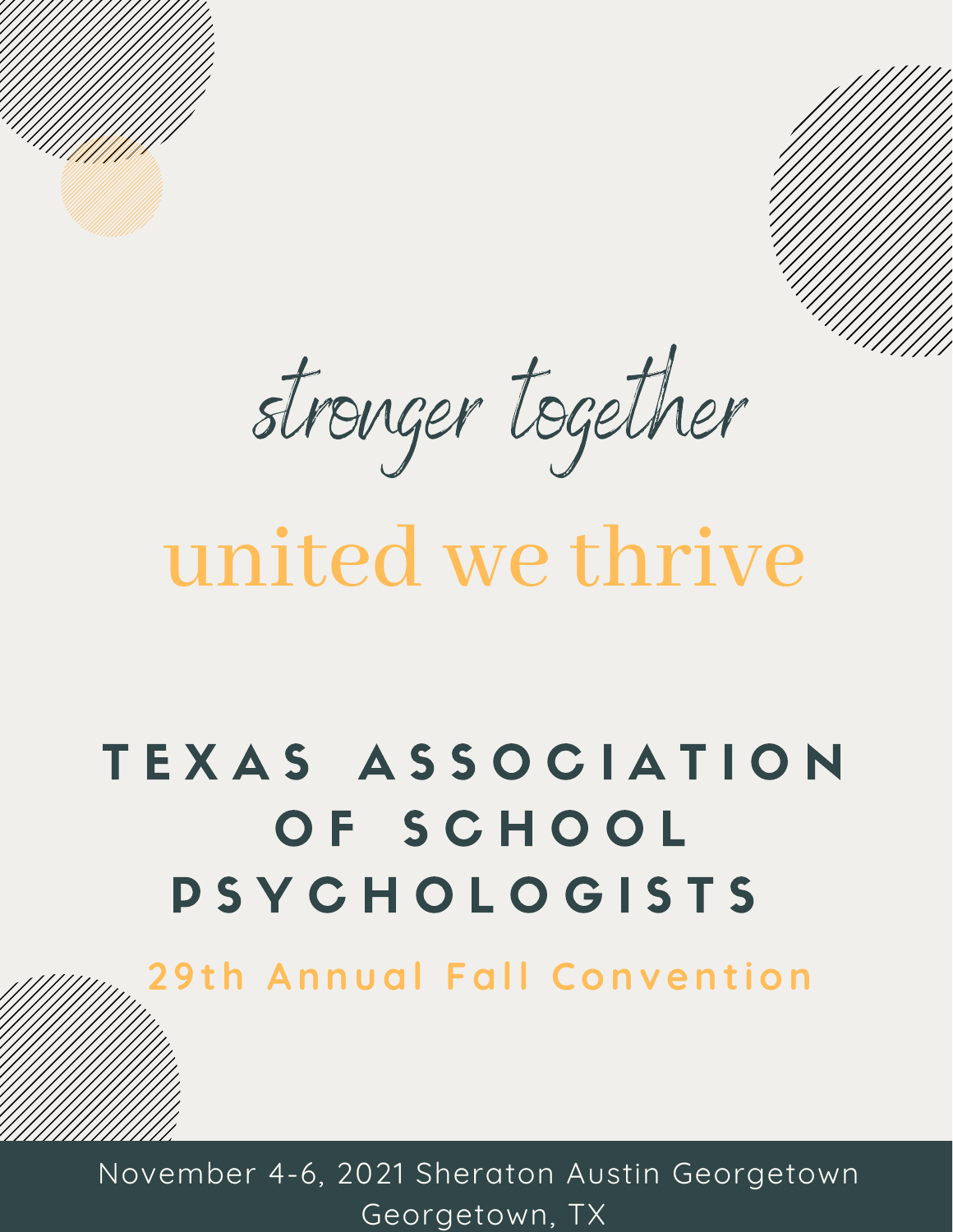#### WS01: Assessment of English Language Learners: Evidence-based evaluation and best practice, Dr. Samuel Ortiz

This presentation provides a review of the relationship among linguistic, cognitive, and academic development and the application ofresearch regarding EL evaluation within a practical, systematic framework. Specific procedures are presented which permit any evaluator to conduct assessments of English learners that generate valid data to support conclusions and diagnostic decisions regarding English learners. Topics include: understanding bias in testing; issues regarding test score validity; advantages and disadvantages of typical methods for evaluating English learners; the importance of "true peer" comparisons, research foundations and use of the Culture-Language Test Classifications and Interpretive Matrix, integration of the Ortiz PVAT in conducting EL evaluations. The knowledge and skills gained will be useful to practitioners at all levels and provides a solid base for engaging in evaluation of English learners that constitutes defensible and current best practices.

#### Objectives:

- Understand the true nature of biasin testing as a function of construct validity.
- Identify the two main variables that affect test score validity for English learners
- Identify the limitations of various approaches to testing English learners and the extent to which validity is undermined by cultural and linguistic factors.
- Apply research findings in a manner that permits a "true peer" comparison for English learners
- Learn how to apply and use the Culture-Language Test Classifications and Interpretive Matrix as a method for evaluating the extent to which cultural and linguistic factors may have compromised the validity of test performance and results.
- Integrate the Ortiz PVAT to enhance the quality and diagnostic validity of testing
- Use a systematic process for evaluation of English learners that constitutes current best practice

Participantskill level: Intermediate to Advanced

Intended NASP Domains: Data-Based Decision Making and Diversity in Development and Learning

#### WS02: Reveal Their Story: Using the Strength-Based MIGDAS-2 Approach to Autism Evaluations, Dr. Marilyn Monteiro, LP, LSSP

Participants in this workshop learn to incorporate the MIGDAS-2 strength-based approach to their school-based autism evaluations. The scope of the process--from parent, teacher, and student interviewsto narrative report writing—will be covered in thissession. Participants will view sample interviews across age and ability levels, and learn to structure sensory-based student diagnostic interviews that are a fit for the autism spectrum brain style. Small group discussions will provide opportunitiesto apply the strength-based language with case examples. Narrative report samples will be provided for participants to apply in their autism assessment work in schools.

Objectives:

- Use the MIGDAS-2 system and protocolsto engage children and adolescentsin interactive clinical interviewsthat highlight areas of strengths and differences
- Gain essential toolsto conduct a sensory-based diagnostic interview with individuals whose communication skillsrange from verbally fluent to functionally nonverbal using the MIGDAS-2 system and protocols
- Use the MIGDAS-2 system to organize diagnostic observations and describe individualsin positive and descriptive terms across age and ability levels
- Integrate the use of the MIGDAS-2 process with the use of at least three additional measures, such as autism-specific behavior rating scales and the ADOS-2
- Develop individualized Brain Style Profiles across age and ability levels
- Use the Visual Framework to discussthe diagnosis with parents

Workshop Level: Advanced

Intended NASP Domains: Data-Based Decision Making, Consultation and Collaboration, Interventions and Mental Health Servicesto Develop Social and Life Skills and Family, School, and Community Collaboration

## SESSION DESCRIPTIONS PRE-CONVENTION WORKSHOPS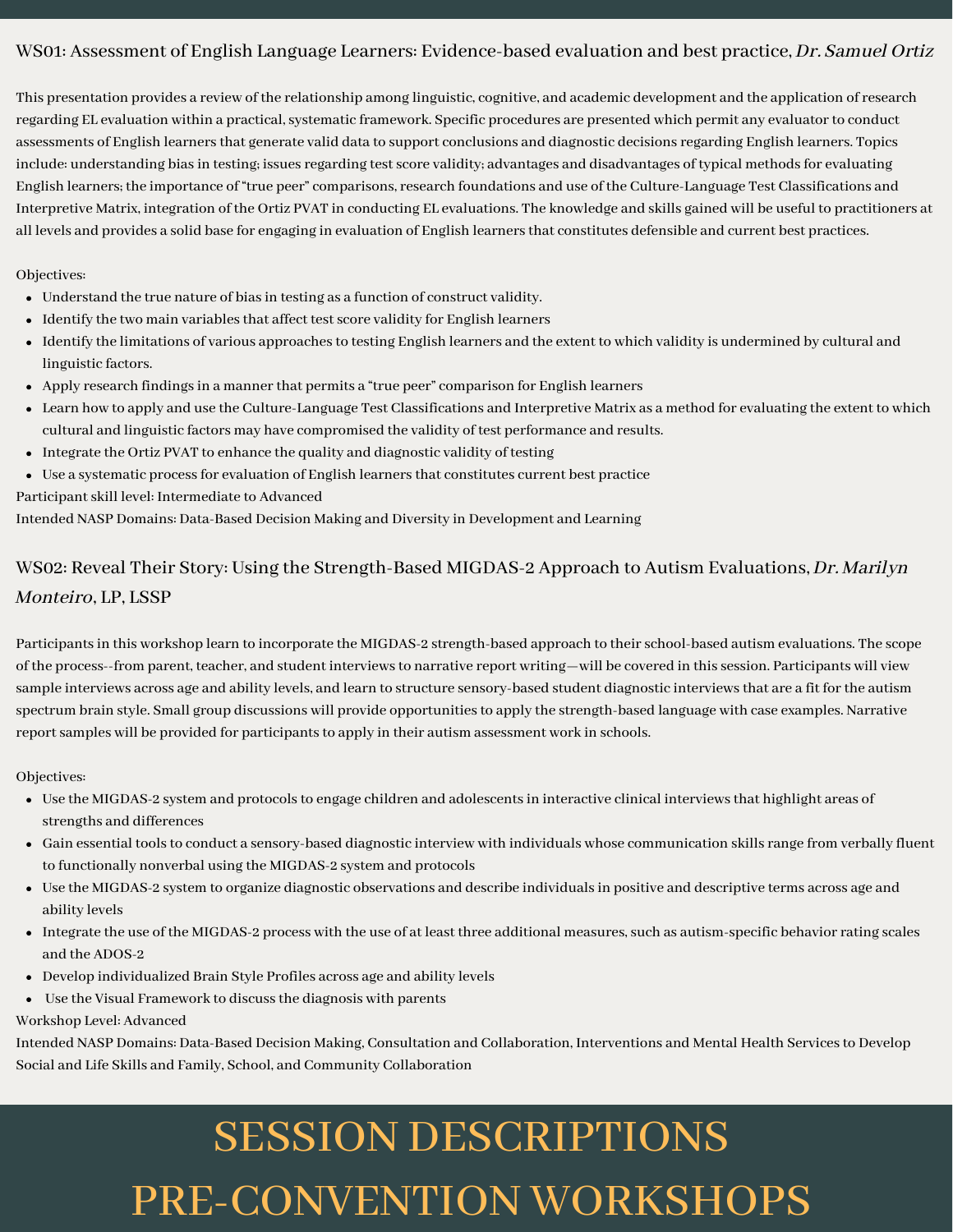#### Thursday Keynote: BHEC/TSBEP Update, Darrel Spinks, Executive Director of the Behavioral Health Executive Council

This session will provide attendees with updates from the Texas State Board of Examiners of Psychologists and the Texas Behavioral Health Executive Council.

#### Objective:

• Participants will gain an understanding of regulatory updates from the state licensing board as well as implications for practice.

Participant level: Introductory, Intermediate and Advanced Intended NASP Domain: Legal, Ethical, and Professional Practice

#### Friday Keynote: It's Always About the Children: Educators Bringing Their Whole Selvesto the Profession, Dr. Charles Barrett

Charles Barrett often says, "teachers are special people who take care of other people's children asif they were their own." Given the myriad challenges facing all educators—principals, central office administrators, school counselors, school social workers, school psychologists—more than ever before, everyone needs encouragement. Using personal experiences as a child with a stutter, and anecdotes that inform his teaching and clinical practice, Charles will inspire and motivate attendees to view their respective roles serving children through the lens of purpose, which leads to passion, and ultimately unlocks the potential of young people.

#### Objectives:

- Participants will be able to describe how purpose and passion are salient to their roles as school psychologists and educators.
- Participants will be able to describe the importance ofrelationships and incorporating a strength-based paradigm when serving students, families, schools, and communities as educators.
- Participants will be able to describe the importance of addressing systemic barriers that prevent opportunity and access to students

#### Participant level: Introductory, Intermediate and Advanced

Intended NASP Domains: Family, School, and Community Collaboration, Equitable Practice for Diverse Student Populations and Legal, Ethical, and Professional Practice

#### Saturday Keynote: Engaging Hearts and Minds and NASP Update, Dr. Laurie McGarry Klose, NASP President

The keynote will include NASP updates and resources. I will also discuss how Engaging Hearts and Minds of children and youth, adults with whom we work, and systemsin which we serve can provide a foundation for engaging in meaningful and effective services and proactive change.

#### Objectives:

- Increase understanding of meaningful engagement of all members of the school environment as a strategy for enhancing student outcomes.
- Learn how NASP is addressing member needs
- Learn about NASP resources, activities, and advocacy efforts

#### Participant level: Beginner, Intermediate and Advanced

Intended NASP Domains: Consultation and Collaboration, Academic Interventions and Instructional Supports, Mental and Behavioral Health Services and Interventions, School-Wide Practices to Promote Learning, Services to Promote Safe and Supportive Schools

## SESSION DESCRIPTIONS KEYNOTES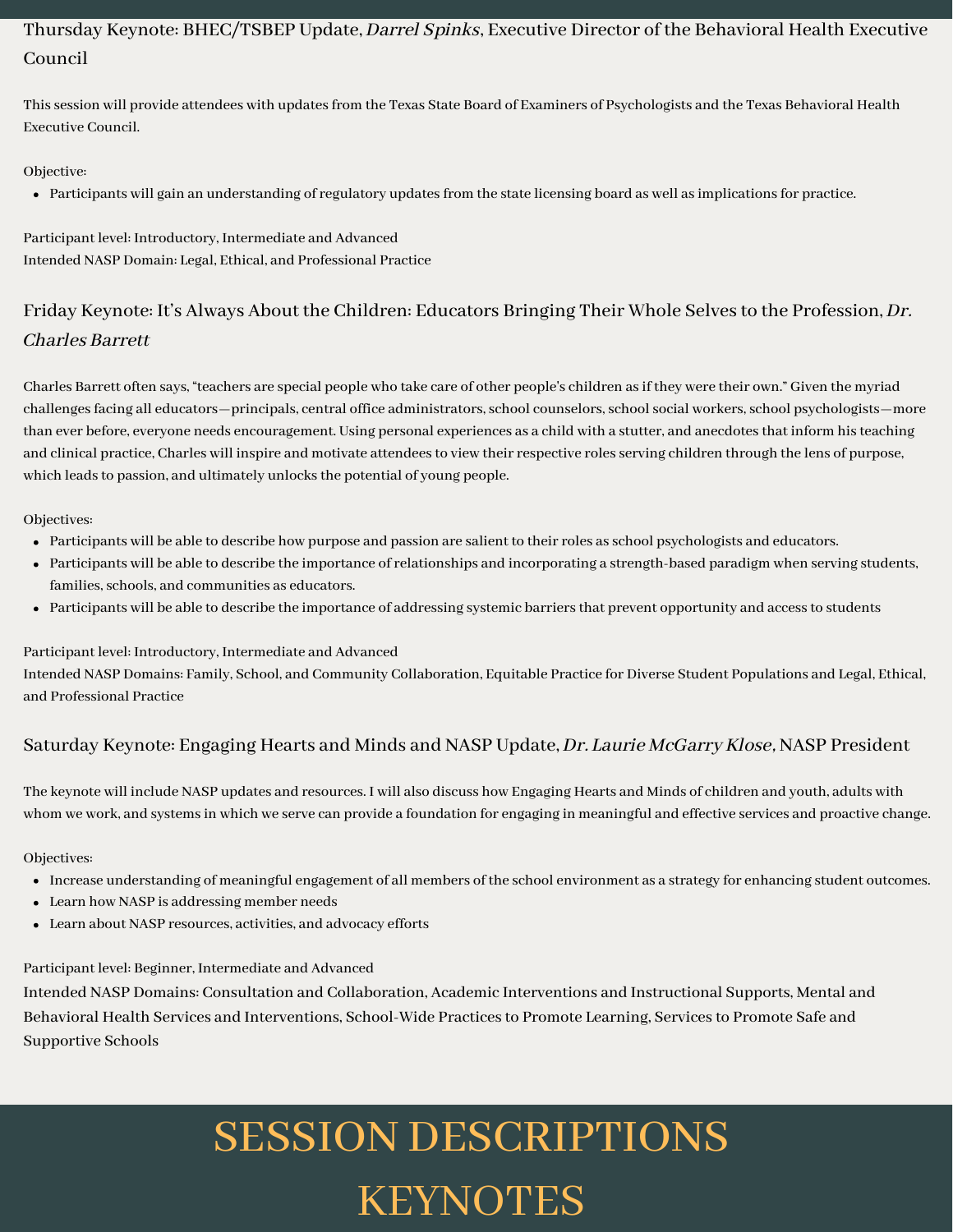#### FS01: The Power of One: Meeting the Needs of LGBTQ+ Students, Tracy Hobbs and Amy Cannava

The climate of acceptance of LGBTQ+ individuals is slowly improving in the United States, but many schools remain biased, discriminatory, and exclusive toward LGBTQ+ individuals. Educators have much work to do to make schools equitable and affirming for all youth, including LGBTQ+ youth. In particular, school psychologists are charged with upholding professional ethics and best practices to protect the dignity and rights of LGBTQ+ youth, ensuring an equal educational opportunity. NASP has a long-standing commitment to advocacy efforts which create safe and inclusive schools for all students. This presentation will give attendees an opportunity to explore their own beliefs around issues which affect LGBTQ+ youth, provide background information (including risk factors), and will provide concrete actions that can be taken by school psychologiststo create WAIPER Schools. Local and nationalresourcesrelated to meeting the needs of LGBTQ+ youth will be identified and shared with attendees.

#### Objectives:

- Participants will gain knowledge of ethical considerations related to serving LGBTQ+ youth in our schools, reflecting on their own beliefs/biases around inclusion and equity, identifying and minimizing potential barriersto serving this at-risk population.
- Participants will identify risk factors facing LGBTQ+ youth and how these impact mental health, development, and school performance.
- Participants will be empowered to develop and utilize skills and resourcesto implement inclusivity,supportive practices, and the mental health supports of LGBTQ+ youth.

#### Workshop level: Introductory

Intended NASP Domains: Equitable Practices for Diverse Student Populations

#### FS02: Legal and Ethical Best Practices Regarding Manifestation Determinations, Carl Corbin

The presentation will review the laws and regulations associated with the Individuals with Disabilities Education Act ("IDEA") governing special education student discipline with detailed discussion on convening manifestation determination meetings. The workshop will be delivered through a PowerPoint presentation with supplemental materials to include excerpts from legal decisions.

#### Objectives:

- Learn the legal requirements governing the behavior and discipline needs of special education students
- Understand the legal basis governing special education behavior, discipline, and manifestation determination meetings.
- $\bullet$  Develop the skills to complete a legally defensible manifestation determination meeting.

#### Workshop level: Introductory, Intermediate and Advanced

Intended NASP Domains: Data-Based Decision Making and Accountability & Legal, Ethical, and Professional Practice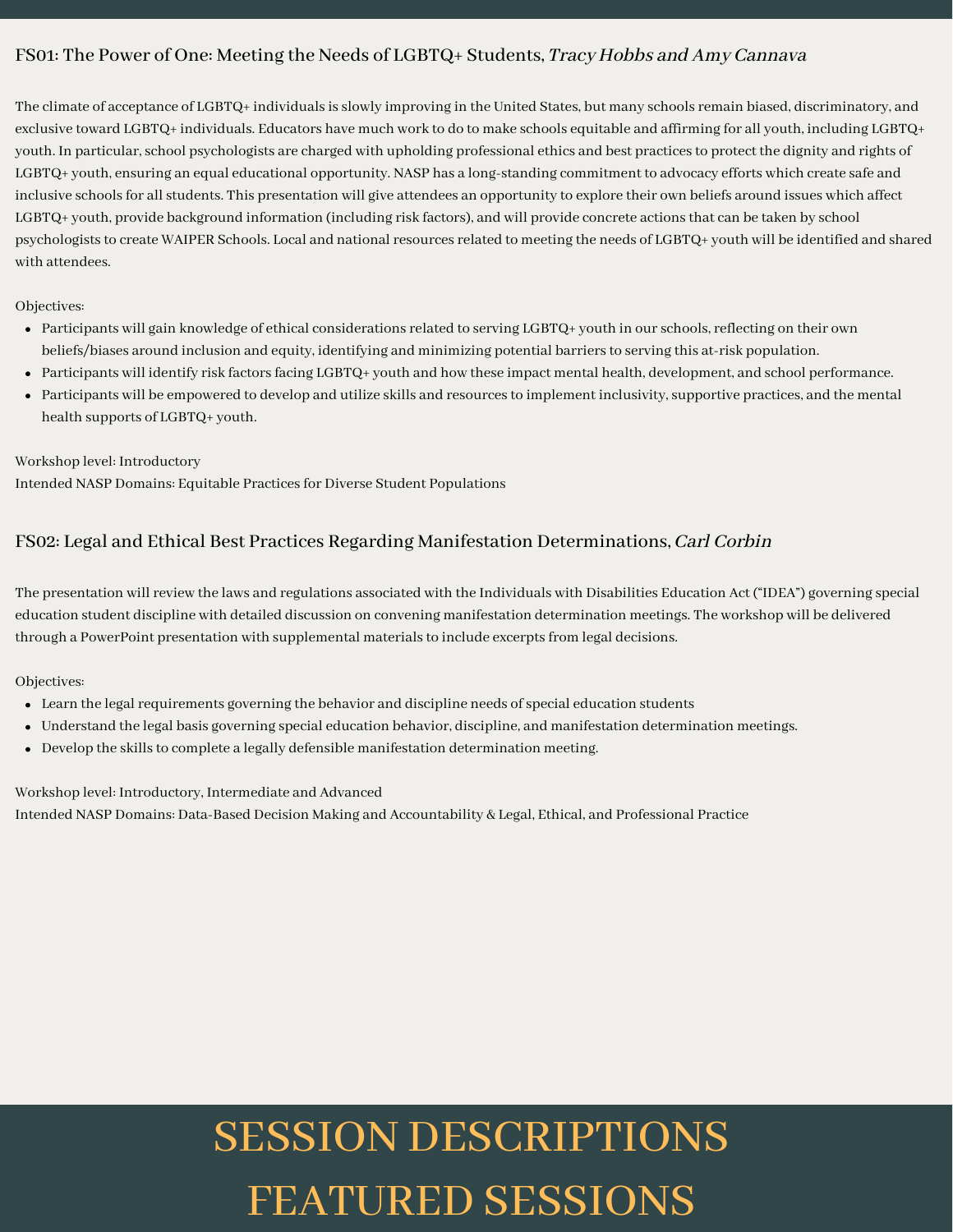#### FS03: Evaluating Deaf and Hard of Hearing Learners in Mainstream Settings, Peter K. Isquith, Ph.D, Deaf and Hard of Hearing Program, Boston Children's Hospital, HMS

Co-authors: Matthew Fasano-McCarron, Psy.D., Rachel Landsman, Psy.D., and Terrell A. Clark, Ph.D., Deaf and Hard of Hearing Program, Boston Children's Hospital, HMS

Students with communicatively significant hearing lossincreasingly attend regular classrooms, and many are referred for assessment. Myriad additional risk and resilience factors become important that are not a typical part of evaluations with hearing students, and assessment tools and methods may require accommodations and modifications. This practical skills workshop will help prepare practitioners to evaluate students who are Deaf or hard of hearing acrossthe grade spectrum, and know when to seek further consultation and referral.

Objectives:

- Know what to do when asked to assess students who are Deaf or hard of hearing
- Identify relevant risk and resilience factors
- Methodically select and adapt assessment tools and methods
- Write about student profiles of strengths and weakness with appropriate caveats
- Know when it is appropriate to seek additional expertise in working with DHH students

Workshop level: Beginner, Intermediate and Advanced

Intended NASP Domains: Data-based Decision Making and Equitable Practicesfor Diverse Student Populations.

#### FS04: From Paper to Practice: Sensible Strategies for School-Based Counseling, Stephanie Kneedler and Ragan Aaron

This workshop will focus on practical counseling strategies for the school psychologist. We'll discuss school-based counseling eligibility considerations, development of observable and measurable IEP counseling goals. Presenters willreview facilitation techniques and provide and practice usable strategies and activities for individual and group counseling in the school setting. Social and cultural considerations in schoolbased counseling will also be discussed.

Objectives:

- Help participants develop observable and measurable counseling IEP goals based on evaluation data
- Attendees will be able to effectively facilitate activities and conversation in school-based counseling sessions
- Participants will be able to apply counseling strategiesto support the use of the NASP Practice Model and the provision of mental health services to students in schools

#### Workshop level: Beginner to Intermediate

Intended NASP Domains: Data-Based Decision Making, Interventions and Mental Health Servicesto Develop Social and Life Skills, Preventive and Responsive Services & Diversity in Development of Learning

#### FS05: Graduate Student Series, Jesseca Jackson

This will be a panelist session with opportunities for Q&A from attendees. Panelist participants will be early, middle, and late career LSSPs who will answer questions related to licensure, Praxis, early career must knows, a day in the life of an LSSP, etc.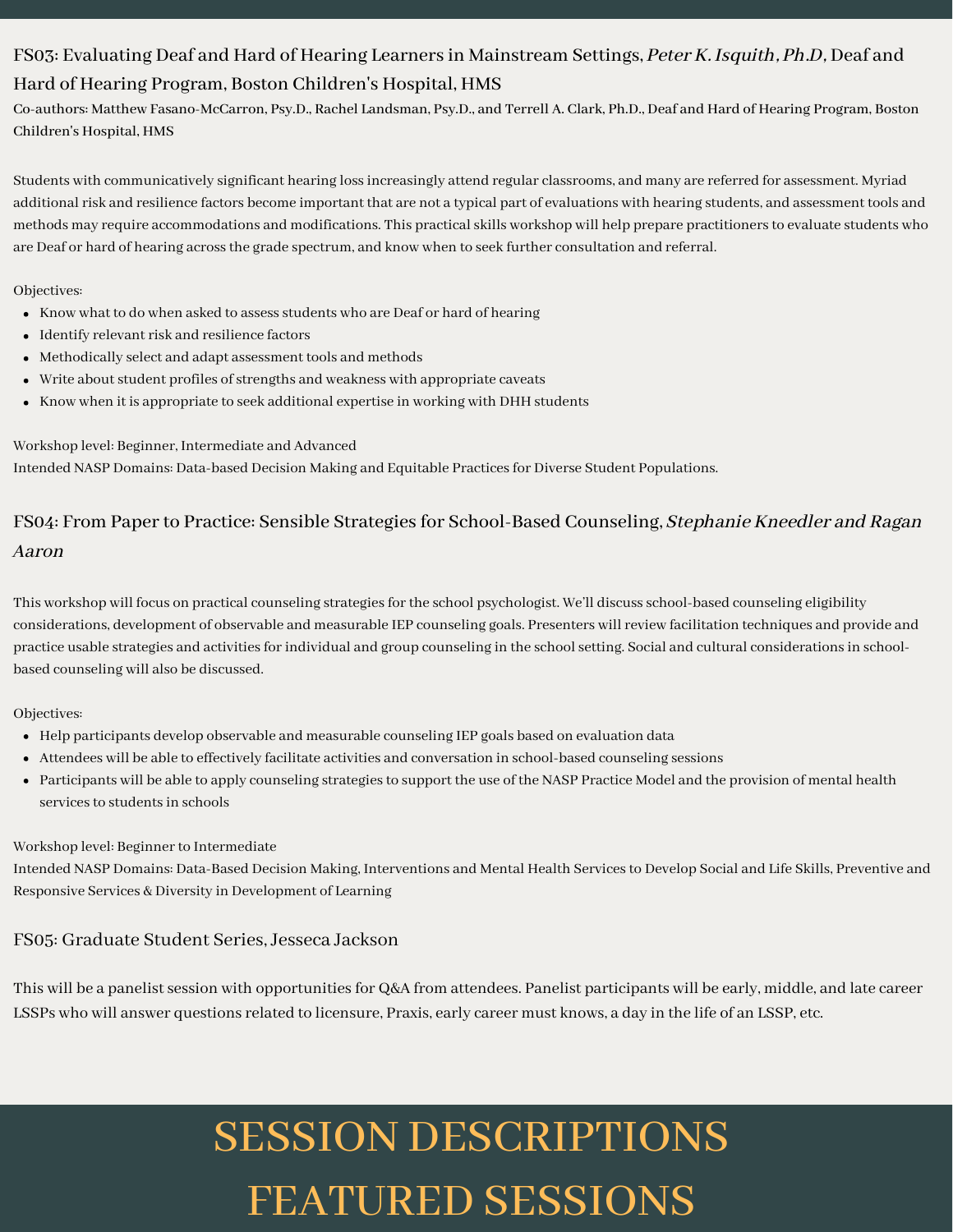#### FS06: Best Practicesfor Social Justice in Schools, Dr. Charles Barrett

Having been recently adopted as a strategic goal of the National Association of School Psychologists(NASP), thissession will discussthe significance ofsocial justice to all aspects ofschool psychology and education, including research, practice (prevention and intervention), teaching, advocacy, and policy. Practical suggestions for embedding a social justice paradigm into school-based services for students, families, schools, and communities will be provided and resourcesto support professional learning aboutsocial justice will be highlighted.

#### Objectives:

- Participants will be able to describe what social justice is and why it is meaningful to the equitable practice of school psychology.
- Participants will be able to describe the social justice implicationsrelated to various areas ofschool psychology practice (e.g., prevention, intervention, counseling, and assessment).
- Participants will learn how to infuse social justice principlesinto school and systems wide policy decisionsto meet the needs of marginalized groups.

#### Workshop level: Introductory, Intermediate and Advanced

Intended NASP Domains: Mental and Behavioral Health Services and Interventions, School-Wide Practices to Promote Learning, Services to Promote Safe and Supportive Schools, Family, School, and Community Collaboration, Equitable Practice for Diverse Student Populations, Research and Evidence-Based Practices and Legal, Ethical, and Professional Practice

#### FS07: Practical Implementation of the NASP Practice Model: A Roadmap to Achieving Excellence in School

#### Psychological Services Delivery, Brook Roberts, LSSP

\*featuring panelistsfrom local Texasschool districts

Thissession will provide a deep dive into the NASP practice model and how to begin implementing its organizational principlesin your district. Information regarding how to advocate for these principles and standards in your district will be shared. Participants will also learn effective implementation strategies and be provided with tips on how to use the Excellence in School Psychological Services recognition program as a selfassessment tool. Panelists from Texas school districts recently recognized for their excellence in School Psychological Service Delivery by NASP will discuss the implementation of the practice model's organizational principles in their school districts. Whether you are a lone school psychologist in your district or part of a team of 100, this session will provide tools for increasing your district's capacity to offer comprehensive services.

#### Objectives:

· Participants will deepen their understanding of the NASP practice model and the benefits of applying the organizational principlesin their school districts.

· Participants will learn practical tips for advocating for the NASP practice model's organizational principles in their school districts.

· Participants will learn the successes and hurdlesfaced by Texasschool districts who have committed to implementing the NASP practice model in their school districts.

Workshop level: Intermediate, Advanced

Intended NASP Domains: Legal, Ethical and Professional Practice, and School-Wide Practicesto Promote Learning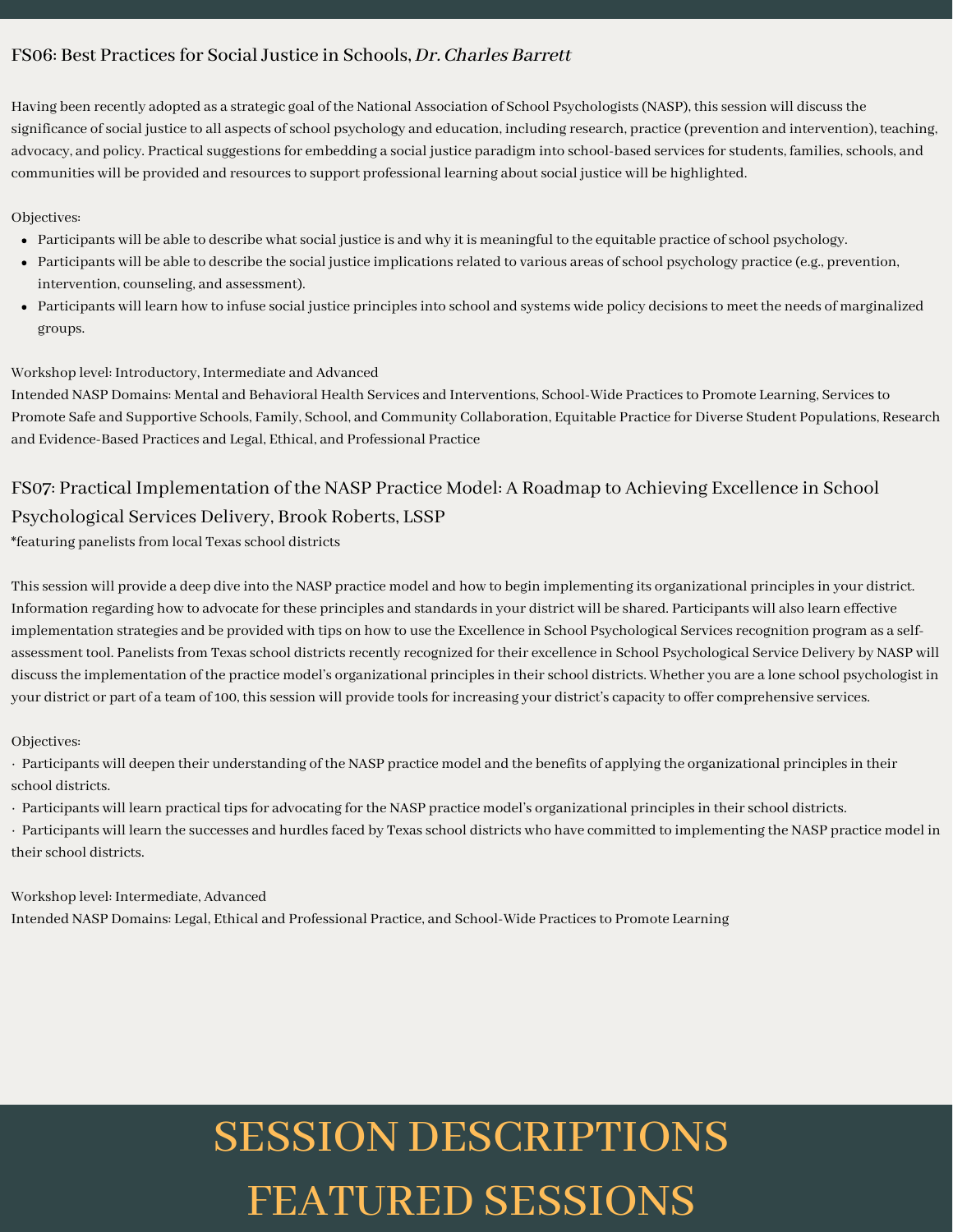#### FS08: Recruiting and Training Non-Traditional Studentsin School Psychology to Address Shortages: Research, Practical, and Ethical Considerations, Dr. Sarah Mire

\*featuring special guests Dr. Elise Hendricker, Dr. Shannon Viola and Dr. Melanie Lemanski, University of Houston-Victoria

Shortages in School Psychology are an ongoing concern for our field and, most importantly, have implications for children and schools. There are many opportunities to bring together practitioners, researchers, and trainers to address the issues that perpetuate shortages, however. This session will highlight current, Texas-specific research conducted by colleagues at University of Houston-Victoria that focuses on recruiting and supporting non-traditional students as one approach to addressing shortages. We will also explore best practices in facilitating connections between graduate students and school districts as it relates to practicum and internship sites and supervision. Attendees will also have an opportunity to provide feedback to TASP regarding the potential creation of a research committee and itsrole within the organization and profession.

#### Objectives:

1. Learn about current, Texas-specific research related to recruiting new school psychologists.

2. Understand barriers and facilitators in recruitment, particularly for non-traditional students.

3. Explore concrete waysto strengthen connections between training programs and field-based sitesforrecruitment and retention efforts, including both practical applications and research collaboration possibilities.

Workshop Level: Introductory, Intermediate and Advanced

Intended NASP Domains: Research and Evidence-Based Practice and Legal, Ethical, and Professional Practice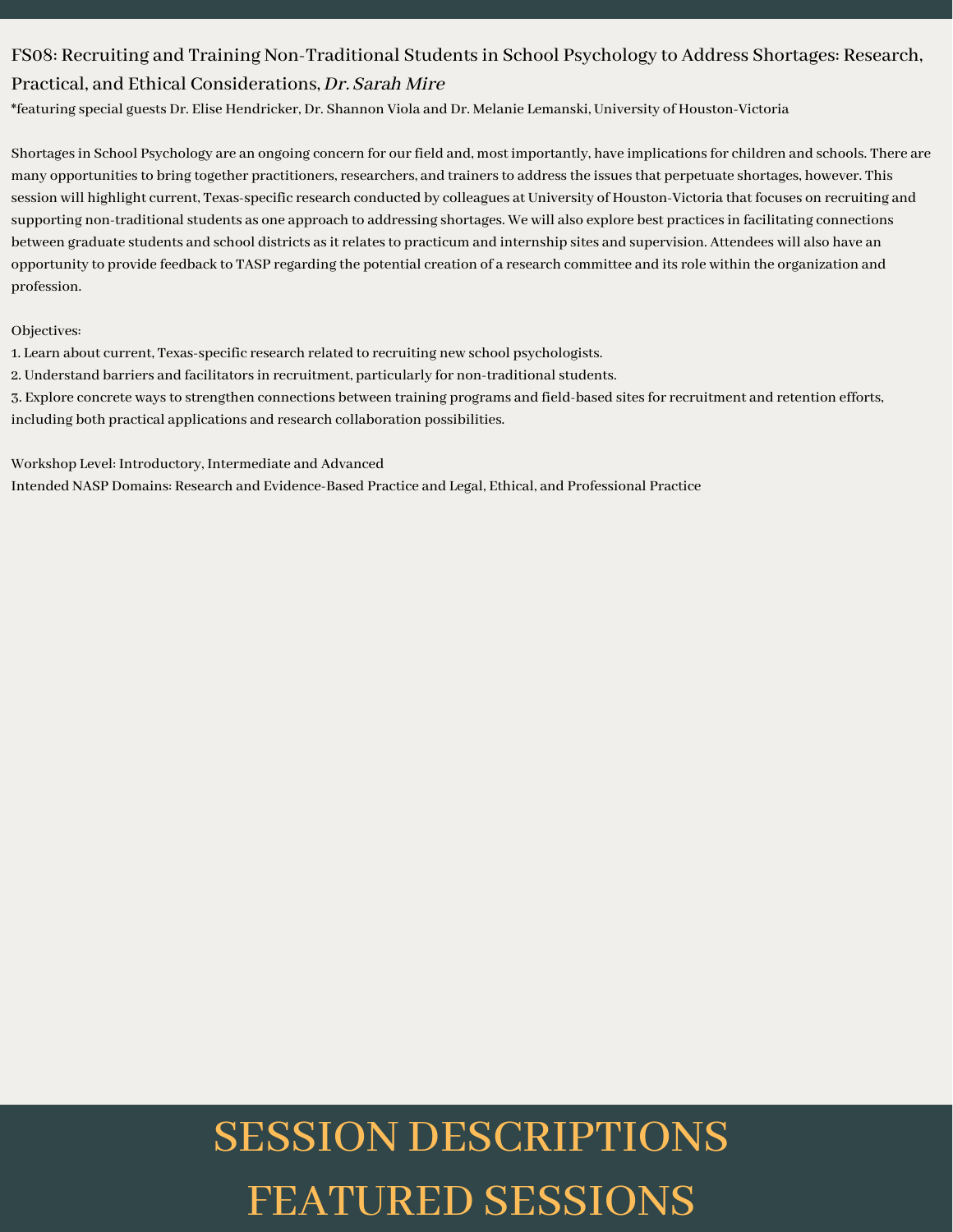#### FS09: Beyond the Rainbow: School-Based Mental Health Supports for LGBTQ+ Youth, *Tracy Hobbs and Amy* Cannava

LGBTQ youth are often classified as a homogeneous group, but the diversity among and within them is more distinct than many people realize. The need for school-based mental health supports for LGBTQ youth is evident in higher rates of unhappiness, drug use, school dropout, truancy, suicide, harassment, family discord, and reduced self-referral rates. Despite the need and demand, few resources are available to use in a counseling format. During this session, strategies to encourage and foster resiliency in these at-risk students will be presented along with a counseling program designed to empower school-based mental health staff to serve as advocates for LGBTQ youth and to provide counseling support forstudentsin grades 6–12. Resources will be identified and participants will leave with the ability to effectively advocate forsexual minority and gender-diverse youth as well asimplement an innovative counseling program within their own schoolsto support these students.

Objectives:

- Participants will identify risk factors facing LGBTQ+ youth which can affect mental health and learn strategies to minimize long-term consequences of the risk factors while affirming self-worth, validity, and value.
- Participants will learn about resources and strategies to utilize in meeting the mental health needs of LGBTQ+ youth through Affirmative **Practices**
- Participants will be empowered to effectively advocate forservicesto meet the needs of LGBTQ+ youth in ourschools and provide schoolbased counseling services.

#### Workshop Level: Intermediate

Intended NASP Domains: Equitable Practices for Diverse Student Populations

#### FS10: Assessing Racially and Ethnically Minoritized Students, Dr. Charles Barrett

Participants will be exposed to comprehensive, evidence-based, and practitioner friendly assessment models to effectively differentiate between language difference and disability (particularly Specific Learning Disability) for English Learner (EL) students and Attention Deficit Hyperactivity Disorder(ADHD) for Black students. Additionally, participants will develop the skills necessary to effectively design culturally responsive assessment batteries to assess racially and ethnically minoritized students' cognitive abilities, academic skills, and social, emotional, and behavioral functioning. Related to ADHD, specific emphasis will be placed on how rater characteristics influence diagnostic decisions. An interactive workshop with multiple opportunities for active engagement, participants will be encouraged to consider the manner in which data are gathered throughout the assessment process and inform nextstepsfor children and adolescents. Implicationsforschool-based psychological practice and influencing practice and policy decisionsin localschool divisionsrelated to serving racially and ethnically minoritized students and families will be discussed.

#### Objectives:

- Participants will develop the necessary skillsto make data-based decisionsin orderto more effectively serve racially and ethnically minoritized (REM) students and families
- Participants will develop the necessary skills to design appropriate batteries to assess REM students' cognitive abilities and academic skills
- Participants will develop the necessary skills to influence practice and policy decisions in their local school divisions related to teaching and assessing REM students
- Participants will discuss best practice recommendations for the comprehensive assessment of Attention Deficit Hyperactivity Disorder
- Participants will discuss how rater characteristicssuch asrace, acculturation, and SES influence diagnostic decisions
- Through the lens of social justice, participants will discuss the implications for equitable school based psychological practice and policy

Workshop level: Introductory, Intermediate and Advanced

Intended NASP Domains: Data-Based Decision Making, School-Wide Practicesto Promote Learning, Equitable Practice for Diverse Student Populations, Research and Evidence-Based Practices and Legal, Ethical, and Professional Practice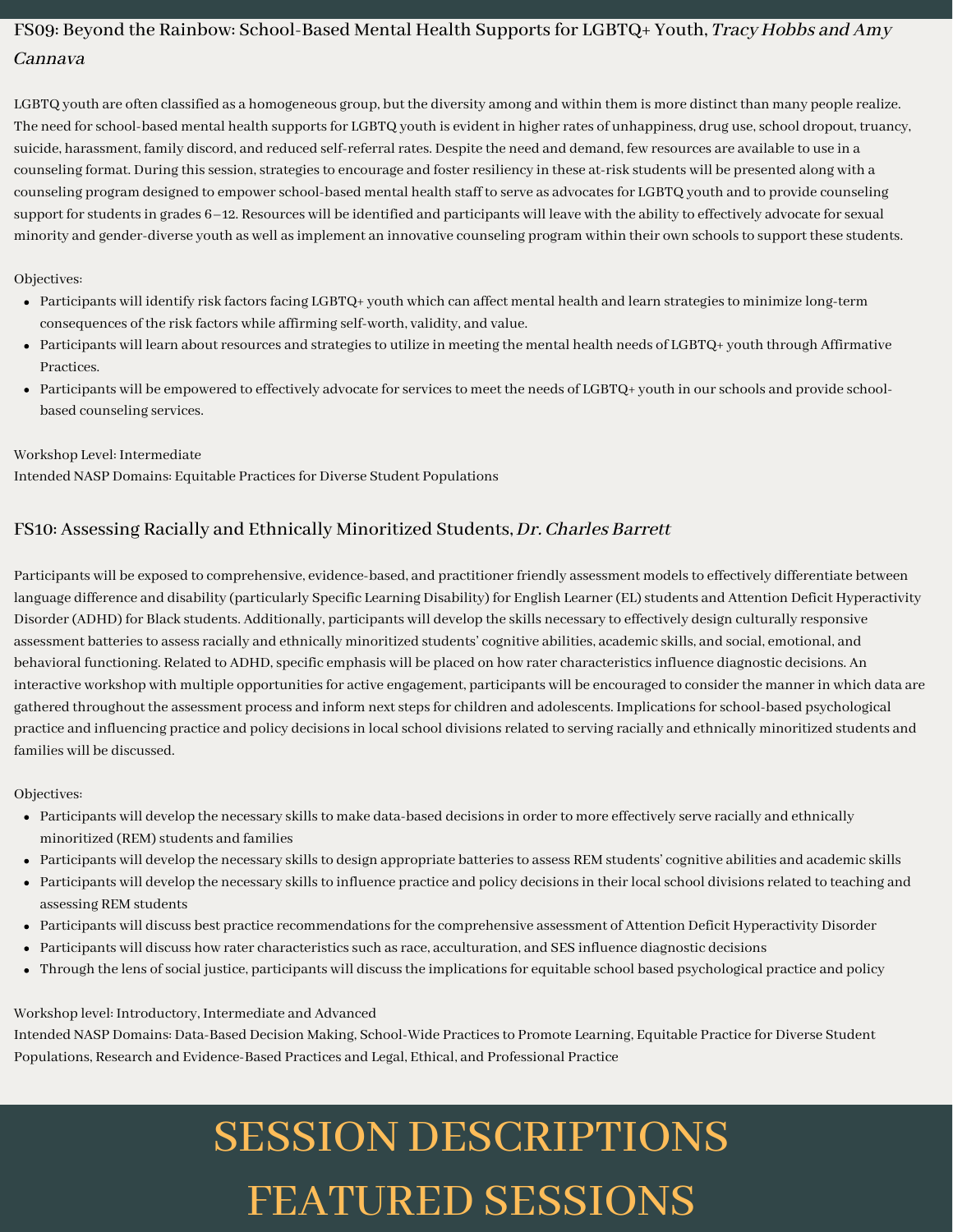#### FS11: Introduction to Trauma-Informed Schools, Dr. Christina Conolly

Participants will gain awareness of issues associated with trauma and the strategies that can be used to engage students in learning. We will review concepts on how trauma impacts the brain, adverse childhood experiences, and how to review building practices from a trauma-informed lens.

#### Objectives:

- Learn about the relationship between crises and traumatic experiences
- Learn about Adverse Childhood Experiences (ACEs) and their impact on students
- Learn about specific strategies to support students who have experienced trauma

#### Workshop level: Introductory

Intended NASP Domains: Mental and Behavioral Health Services and Interventions, School-Wide Practicesto Promote Learning, and Servicesto Promote Safe and Supportive Schools

#### FS12: Ethical and Empirical Perspectives on Cognitive Assessment, Dr. Ryan Farmer

Despite widespread use, interpretation of cognitive assessmentresults varies drastically amongstschool psychologists. In addition, technological advancement has led to a number of novel approaches to cognitive ability test administration and interpretation. This session will explore the available evidence regarding cognitive ability tests, the constructs they measure, their utility in school psychological practice from an ethical and empirical lens.

#### Objectives:

- Attendees will review updates to evaluating and classifying intellectual disability.
- Attendees willreview evidence relating to the interpretation ofscoresfrom common cognitive ability tests.
- Attendees will become familiar with strengths and limitations ofremote assessment of cognitive abilities.
- Attendees will consider cognitive assessment use through an ethical lens and become familiar with the intersection between ethics and evidence for practice

#### Workshop level: Introductory

Intended NASP Domains: Data-Based Decision Making and Legal, Ethical and Professional Practice

#### FS13: The Cognitive and Psychosocial Implications of Epilepsy for Students, Families and Teachers, Dr. Robb

#### Matthews

Seizures represent a physically and emotionally challenging neurological disease for the students, their families, and teachers. When seizures become pathological in nature they represent epilepsy. One out of 105one hundred and fifth children worldwide are diagnosed with epilepsy during the first 10 years of life, with the highest incidence rate observed during infancy, making epilepsy isthe most common neurological disease in children. Understanding how the child's brain is affected by epilepsy as well asthe impact ofrelated treatments assists LSSPs with planning appropriate evaluations and interventions from early childhood through to graduation. This workshop will focus on building a working knowledge of epilepsy, itsimpact on students, and strategiesfor planning asthe student progressesthrough school.

#### Objectives:

- $\bullet$  Participants will recognize epilepsy specific terms and their application
- Participants will be able to classify seizures by type and location
- Participants will be able to consider important cognitive and psychosocial factors in their conceptualization and planning for individuals with epilepsy

Workshop level: Introductory and Intermediate Intended NASP Domains: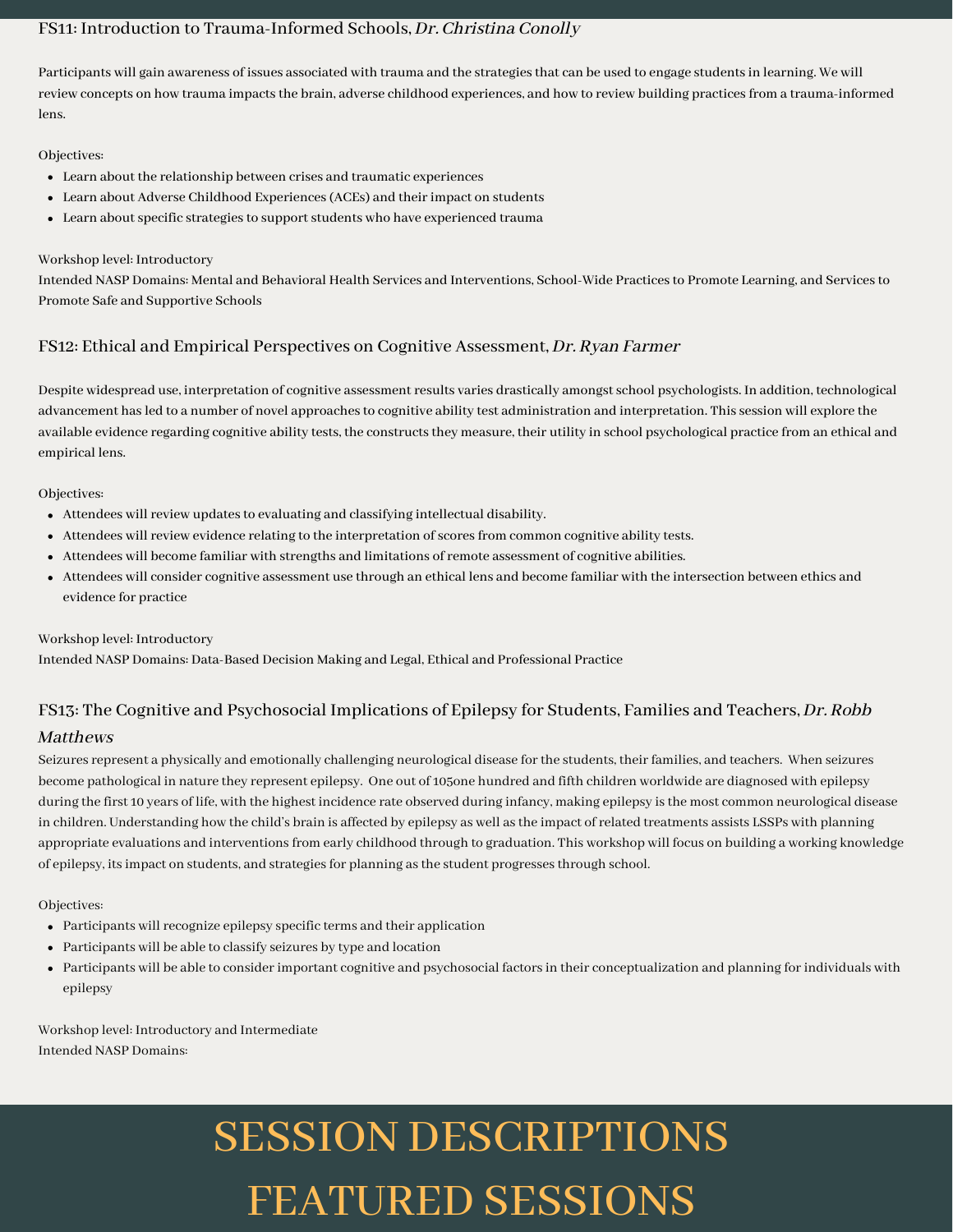#### MS01: Using Mindfulness to Improve Well-Being and Reduce Burnout in Schools, *Caroline Mousa, Brian Dang*, Bradley Smith, and Syed Rizvi

Burnout is a pervasive problem amongst educational professionals. Participants will learn foundational mindfulness and well-being concepts and practice mindfulnessskills. We willreview the research on the dual factor model of mental health, eudaimonic and hedonic well-being, and the positive effects of mindfulness on well-being and reducing burnout. We will deliver lessons based on the Mindfulness Ambassador Program (Esat et al., 2021) to equip school psychologists with mindfulnessskills and provide the opportunity to immediately practice these skills. MAP will also be discussed as an example of how to further propagate the benefits of mindfulnessto improve well-being ofstudents, teachers, and other members of the school community.

Objectives:

- distinguishing between hedonic and eudaimonic well-being
- understanding and using mindfulness practices to prevent/address burnout
- learning how to propagate the benefits of mindfulness to improve both one's own well-being and that of students and colleagues

#### Workshop level: Introductory

Intended NASP Domains: Interventions and Mental Health Servicesto Develop Social and Life Skills and Preventative and Responsive Services.

#### MS02: Supervision in School Psychology - What, Who, and How, Ashley Arnold, M.A., LSSP, NCSP, ChiChi Allen, Ph.D., LSSP, NCSP, Katy ISD and Jenna Becker, LSSP, Frisco ISD

Supervision provides significant learning opportunities for both supervisees and supervisors at all levels of practice of school psychology. NASP posits that supervision is a distinct professional competency area and supervisors should be knowledgeable about the science of supervision and be skillful in its practice; however, many school psychologists report not having had such a training in their graduate course work or subsequent continuing education. Supervisees may also be unaware of what to expect from clinical supervision. This mini-skills session will provide a review of legal and ethical rules and guidelines for supervision, best practices of supervision, and examples of how some districts are supervising interns and practicum students.

Objectives:

- Review TSBEP rules and NASP guidelines providing supervision in school psychology
- Review best practices of supervision of LSSP interns and practicum students
- Learn examples of how LSSP internship and practicum programs are structured in Texasschool districts
- Identify opportunities and effective techniques ofsupervision, mentoring, and peer consultation in your own district

Workshop level: Introductory, Intermediate and Advanced Intended NASP Domains: Legal, Ethical, and Professional Practice

## SESSION DESCRIPTIONS MINISKILLS SESSIONS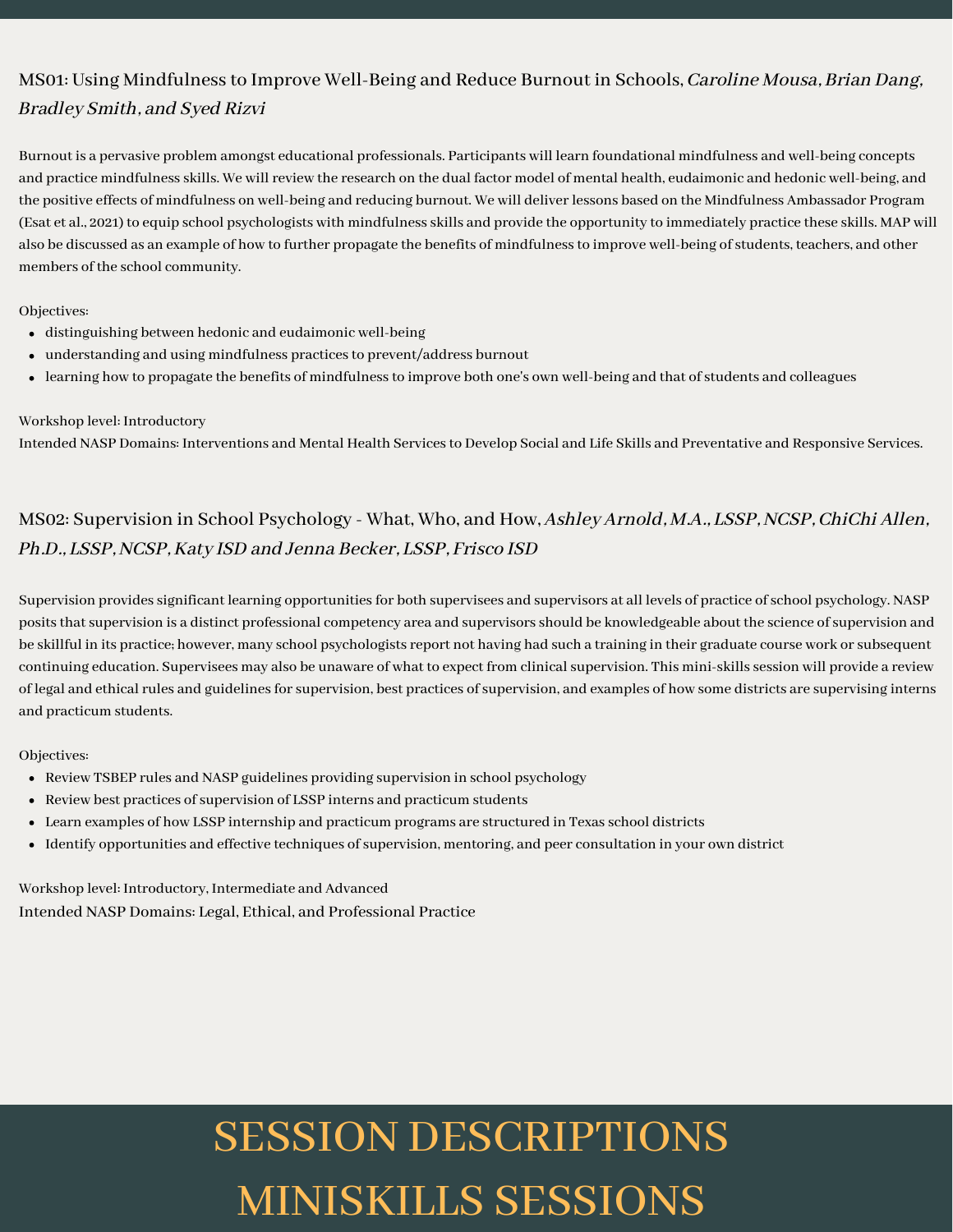### **POSTERS**

### Friday November 5th at 4:30PM

Antidepressant Discontinuation Syndrome: What Teachers and School Psychologists Should Know, Macri Walton, Baylor University

Breaking the Cycle: Adverse Childhood Experiences and the Efficacy of Current Early Childhood Interventions, Hi'ilani Potemra, Trinity University

Finding a Path in Wilderness: Systematic Review of Early-Childhood Leadership Guidelines for Social-Emotional Development of Young Children, Leonora Ryland, Baylor University

Adolescent Anxiety in the Age of COVID-19: Evidence-Based Interventions, Eamon Stewart and Vicole Nguyen, Baylor University

Leaning into the Struggle: Review of Behavioral Consultation in Title 1 Elementary Schools, Leonora Ryland and Caroline Blach, Baylor University

## POSTER SESSIONS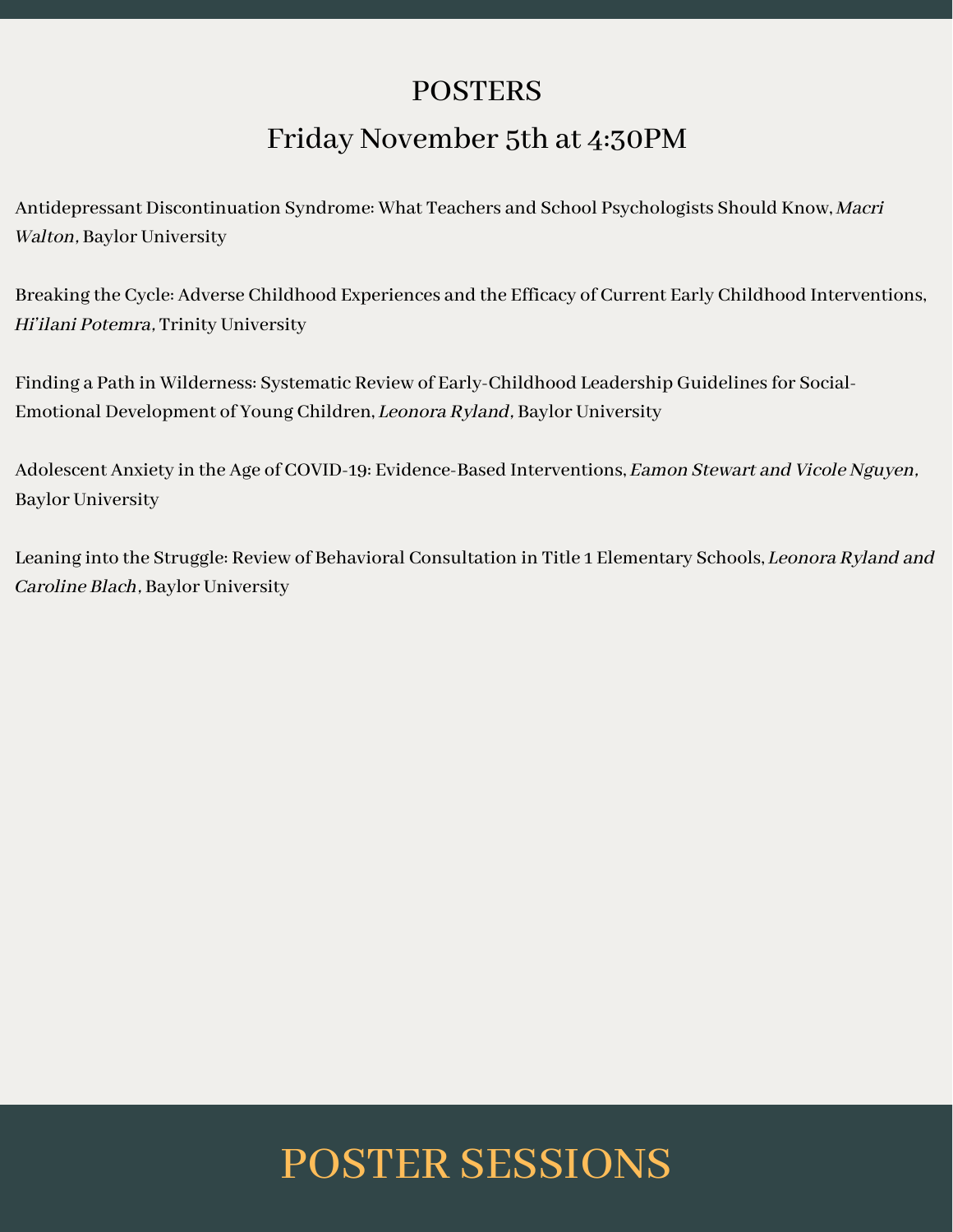Dr. Samuel Ortiz is Professor of Psychology at St. John's University, New York. His Ph.D. is in clinical psychology from the University of Southern California with postdoctoral training in bilingual school psychology from San Diego State University. He served as Visiting Professor/Research Fellow at Nagoya University, Japan, as Vice President for Professional Affairs of APA Division 16 (School Psychology), as Chair of APA's, Committee on Psychological Tests and Assessment, as member of the Coalition for Psychology in Schools and Education, and as member of APA Presidential Task Force on Educational Disparities. Dr. Ortiz serves on various editorial boards and is an expert on a variety of topics including nondiscriminatory assessment, evaluation of English learners, Cross-Battery Assessment (XBA), and learning disabilities. He is author of the Ortiz PVAT, X-BASS v2.0, and his books include "Assessment of Culturally and Linguistically Diverse Students: A practical guide," and "Essentials of Cross-Battery Assessment, 3rd Edition."

Dr. Marilyn Monteiro, a licensed psychologist and licensed specialist in school psychology, is a Texas-based expert in the area of autism spectrum brain style differences. She maintains an independent practice that specializes in supporting individuals with autism spectrum differences and is the author of the MIGDAS-2 qualitative evaluation measure.

Tracy Hobbs has been a school psychologist in Michigan for 41 years and is currently a NASP Strategic Liaison; he previously served as NASP's LGBTQI2-S Committee Co-Chair, Interest Group Development Coordinator, Leadership Development Committee Chair, and the Michigan NASP delegate. Tracy is a trainer and educational consultant for the Michigan Department of Education's LGBTQ+ Student Project, a member of NEA's National Training Program on Safety, Bias, and GLBT Issues, and nationally certified trainer for HRC's Welcoming Schools program. For five years, Tracy was the faculty advisor for his high school's GSA.

Amy Cannava is in her 19th year of practice as a school psychologist specializing in marginalized youth. She is Chair of NASP's LGBTQI2-S Committee and a requested speaker at local and national conferences. She consults with school districts, group homes, juvenile justice facilities, universities, and parents on affirmative and inclusive practices for queer and gender diverse youth, facilitates LGBTQ+ peer support and counseling groups, and volunteers for numerous local Boards. Amy is the faculty sponsor for her high school's GSA and is the community sponsor for a cross-county Pride Prom which garnered national attention. She has authored book chapters for NASP on LGBTQIA+ youth, worked with The Trevor Project, GLSEN, Gender Spectrum, HRC, PBS Frontline, and Project Thrive representing NASP. A former crisis counselor for The Trevor Project, Amy remains passionate about working with LGBTQ+ youth and considers them to be an amazing inspiration.

Carl D. Corbin of School and College Legal Services of California graduated from Gallaudet University with a Psy.S. in school psychology, worked over five years in public school districts as a school psychologist, has a LEP (inactive) and NCSP, and obtained his law degree at University of California, Berkeley Law.

Peter K. Isquith, Ph.D., is a Licensed Psychologist with specialty in developmental neuropsychology who evaluates students in schools across New England. He is also a Senior Attending Neuropsychologist with the Deaf and Hard of Hearing Program at Boston Children's Hospital where he is an Instructorin Psychiatry at Harvard Medical School. He completed his BA in speech and hearing sciences and psychology at the University of Michigan and his doctorate in child clinical psychology and law at the State University of New York at Buffalo. Hisresearch focuses on the development and disorders ofselfregulation across the lifespan. Peter is author of several works on the topic and is co-author of the Behavior Rating Inventory of Executive Function (BRIEF) family of instruments, the PostConcussion Executive Inventory (PCEI), the Tasks of Executive Control (TEC),and more to come.

## SPEAKER BIOS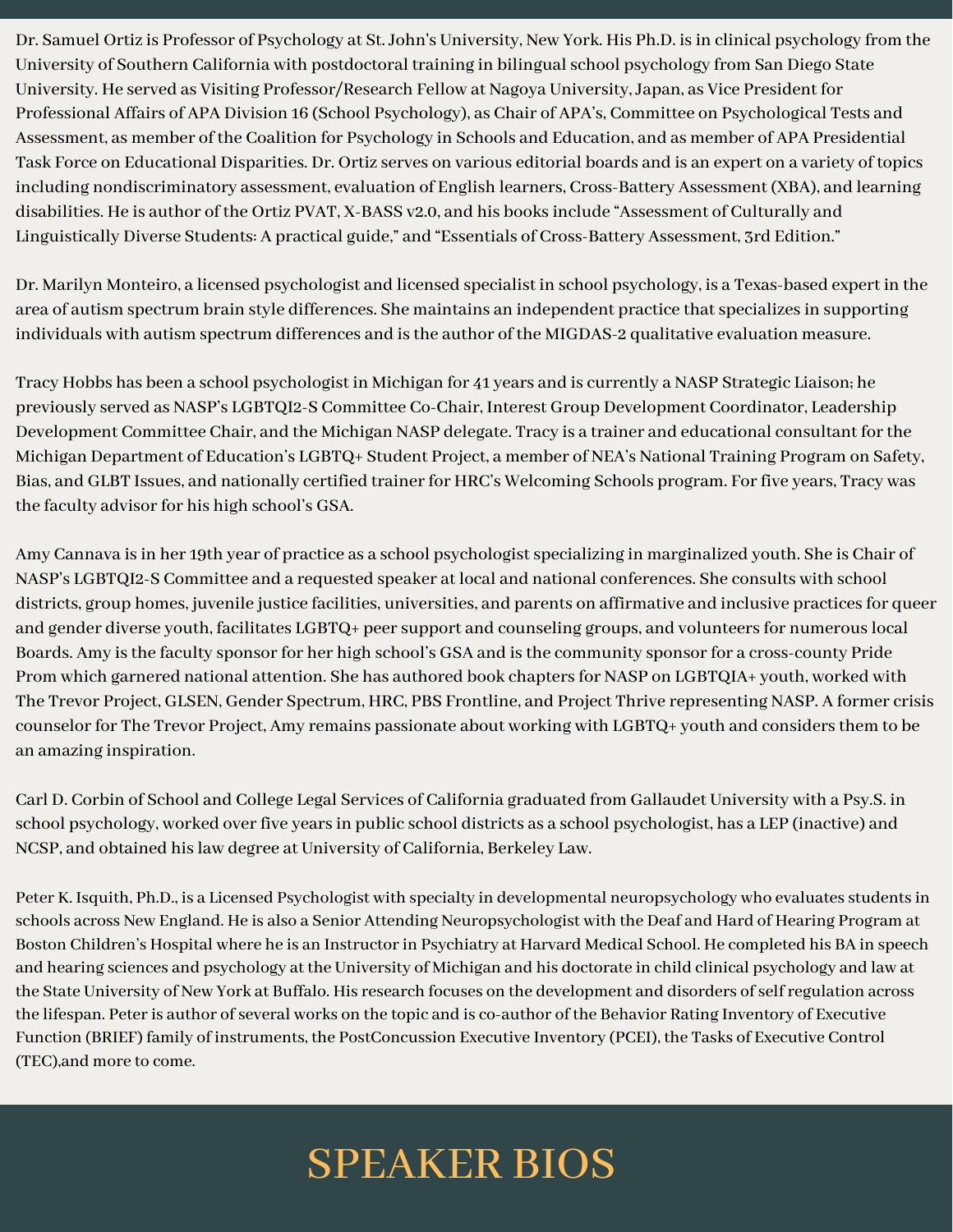Stephanie Kneedler (she/her/hers) has a specialist degree in school psychology from Texas State University and is earning her doctorate in school psychology at Loyola University Chicago. Stephanie has practiced in Texas and Washington. Stephanie serves on the assessment committee for the Washington State Association of School Psychologists and diversity committee for the Washington Virtual Academies.

Ragan Aaron is the Director of Clinical Services at San Marcos Treatment Center, a psychiatric residential treatment center for children and adolescents. Ragan is a Licensed Professional Counselor and Registered Play Therapist. She has presented at a number of state and regional conferences on topics including trauma-informed care and utilizing experiential and expressive interventions within individual, group, and family therapy.

Charles Barrett, PhD, NCSP is an award-winning school psychologist and graduate educator. He's held various leadership positions with the National Association of School Psychologists (NASP) and frequently speaks to a variety of audiences about promoting positive outcomes for children. Charles holds degrees in English, psychology, human development, and school psychology.

Ashley Arnold, M.A. LSSP, NCSP is an Assessment Consultant with Western Psychological Services (WPS). She has 17 years of public-school experience, including supervising graduate students and school psychologists in several public schools in Texas. Ashley is a Past President of the TASP and current Texas Delegate for NASP. Her passions are assessment, supervision and advocating for school psychological services.

Jenna Becker is a school psychologist for Frisco ISD, where she has worked for the past 5 years. She enjoys supervising pre-practicum and practicum students, as well as interns. She is currently the Area 1 representative on the TASP Board and has previously served as the Convention Chair.

Chiharu (ChiChi) Allen, Ph.D. LSSP, NCSP is a TASP area representative for Area 3. She currently serves as an LSSP Program Supervisor for Katy ISD. She is passionate about helping LSSPs find their "why" work and providing support, mentoring, and supervision to LSSPs, LSSP interns, and practicum students.

Caroline Mousa is a second year doctoral student in the University of Houston's school psychology program. She is interested in the research and practice of mindfulness and their effects. She has led meditations and taught mindfulness lessons to school and university populations.

Brian Dang's mindfulness and meditation practices began as part of his Buddhist upbringing. As a high school biology teacher, he became interested in equipping students and teachers with skills to improve their well-being. Fast forward a couple of years, and now Brian is a second-year doctoral student at the University of Houston. In his free time, he climbs rocks, reads poetry, and pets his cats.

Bradley H. Smith, Ph.D. is a professor at the University of Houston in the Department of Psychological, Health, and Learning Sciences. He began practicing yoga since 2005, completed RYT-200 teacher training, and has published with his students on school-based yoga and public health approaches to yoga and mindfulness.

## SPEAKER BIOS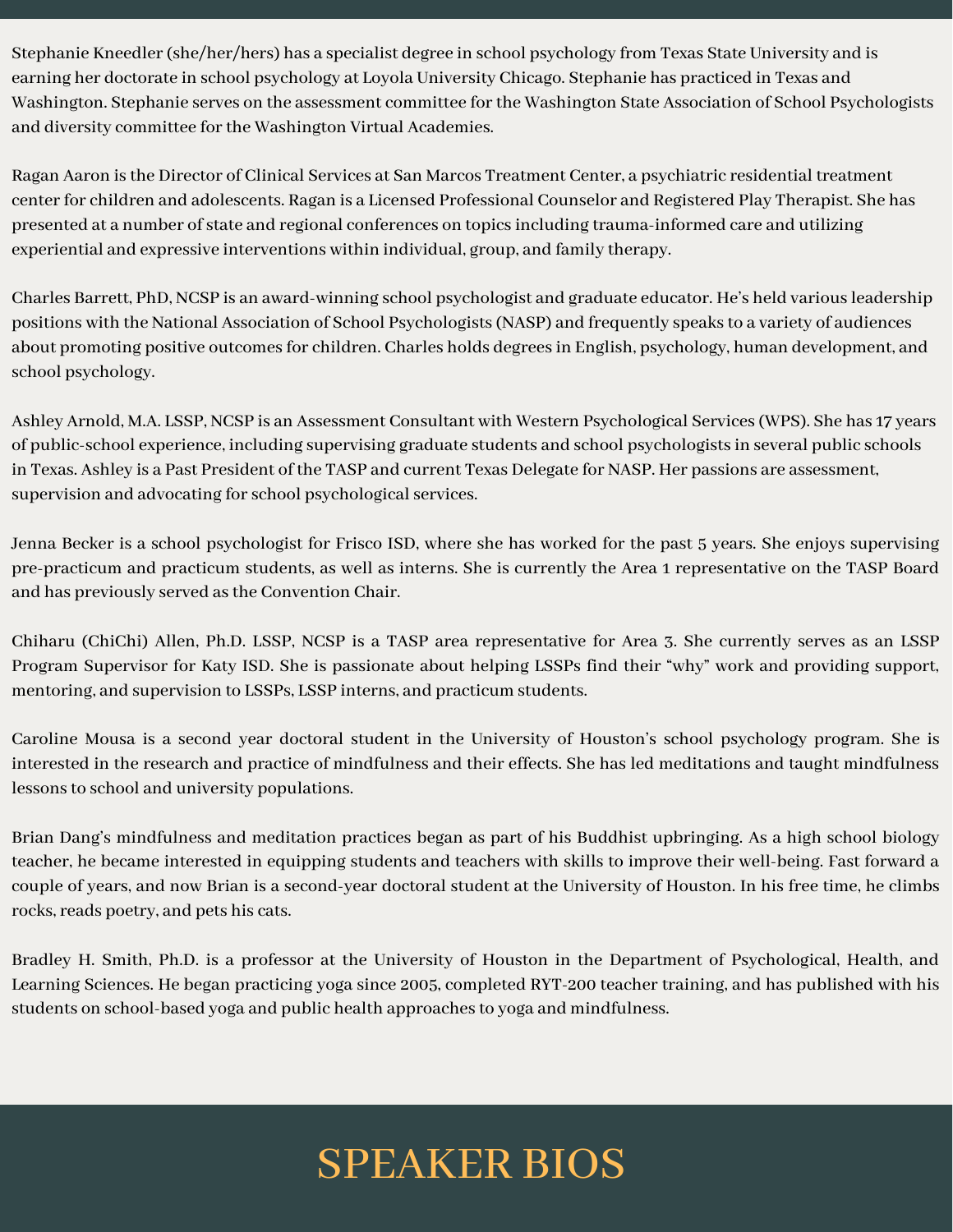Dr. Laurie McGarry Klose is the owner and CEO of RespectED, a consulting firm that provides services to schools and families. She has worked as a faculty member at Trinity University and Texas State University, including serving as the Director of Assessment for the Clinic for Autism Research, Evaluation and Support and University Assessment and Counseling Clinic. In addition, she worked as a campus and district-based school psychologist for 12 years in California, Massachusetts and Texas. Along with service on numerous state and national committees, Laurie's leadership positions include President of Texas Association of School Psychologists, Texas Delegate to the National Association of School Psychologists, South Eastern Delegate Representative to the Board of Directors of NASP, and the Chair of the NASP Ethics and Professional Practices Board. Laurie is the 2021-22 President of National Association of School Psychologists.

Christina Conolly, Psy.D, NCSP, is the Director for Psychological Services with the Montgomery County Public Schools in Maryland. Dr. Conolly has authored articles on school crisis prevention and intervention. She is a member of the NASP School Safety & Crisis Response Committee and coauthor of the PREPaRE Workshop 1.

### SPEAKER BIOS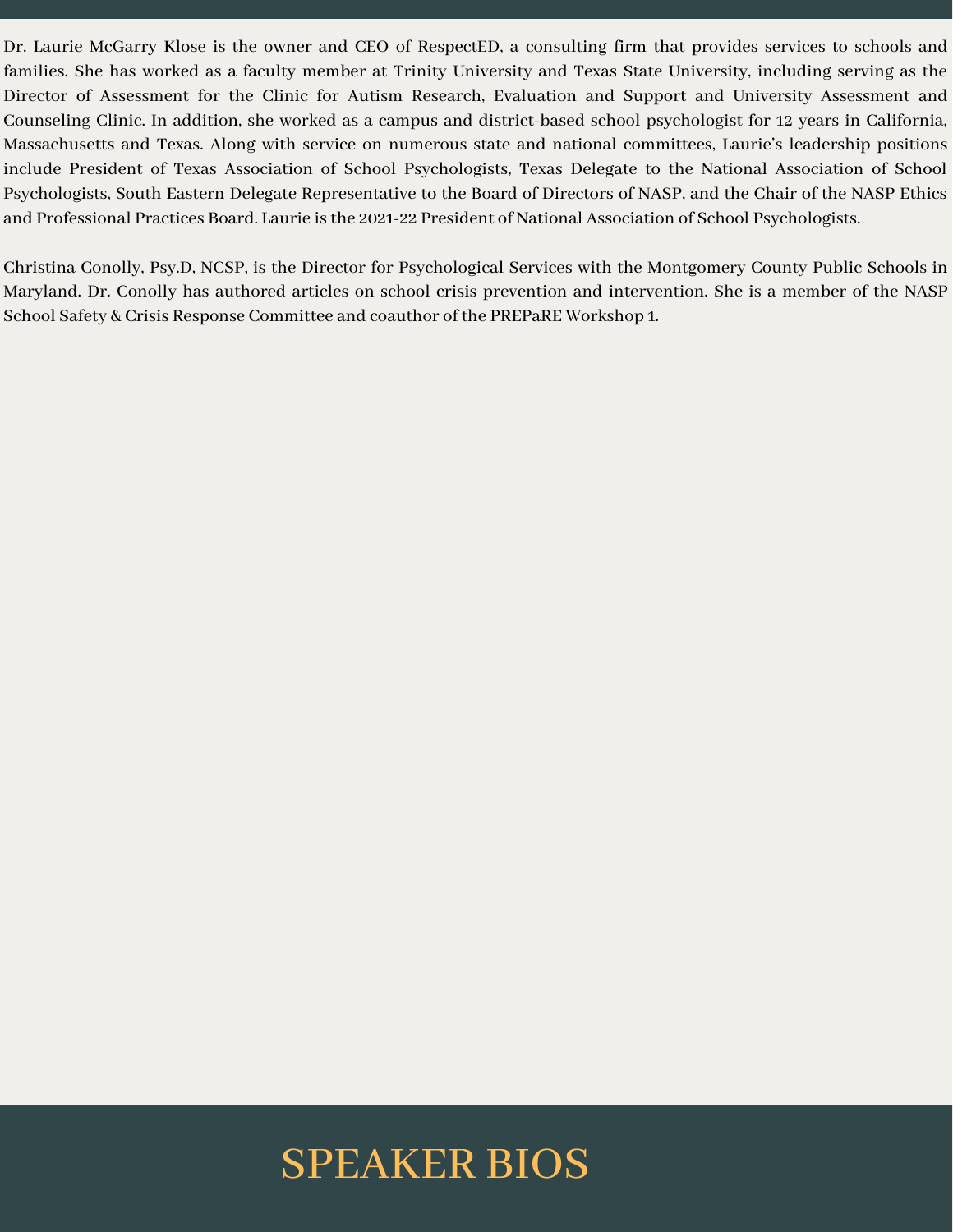### JOB FAIR

### Friday November 5th at 4:30PM

Is your district looking to hire candidates and advertise the amazing services you offer students? Join us at the Job Fair! School districts can register for a table at the Job Fair by completing the registration form found on our convention webpage. Limited spots are available. Sign up now to guarantee yourspace!

## CHILDREN'S ASSISTANCE FOR LIVING COMMITTEE (CALC) SUPPORT PROJECT

### SIMPLE SPARROW FARM

Simple Sparrow is a trauma-informed care farm that provides farm education and evidence-based therapeutic tools for all ages, backgrounds, and abilities to Learn+Grow+Heal through safe relationships in a caring compassionate community.

Donate to our CALC organization when completing your registration or when attending convention!

To find out more about Simple Sparrow Farm visit their website: https://simplesparrow.farm/

## ANNOUNCEMENTS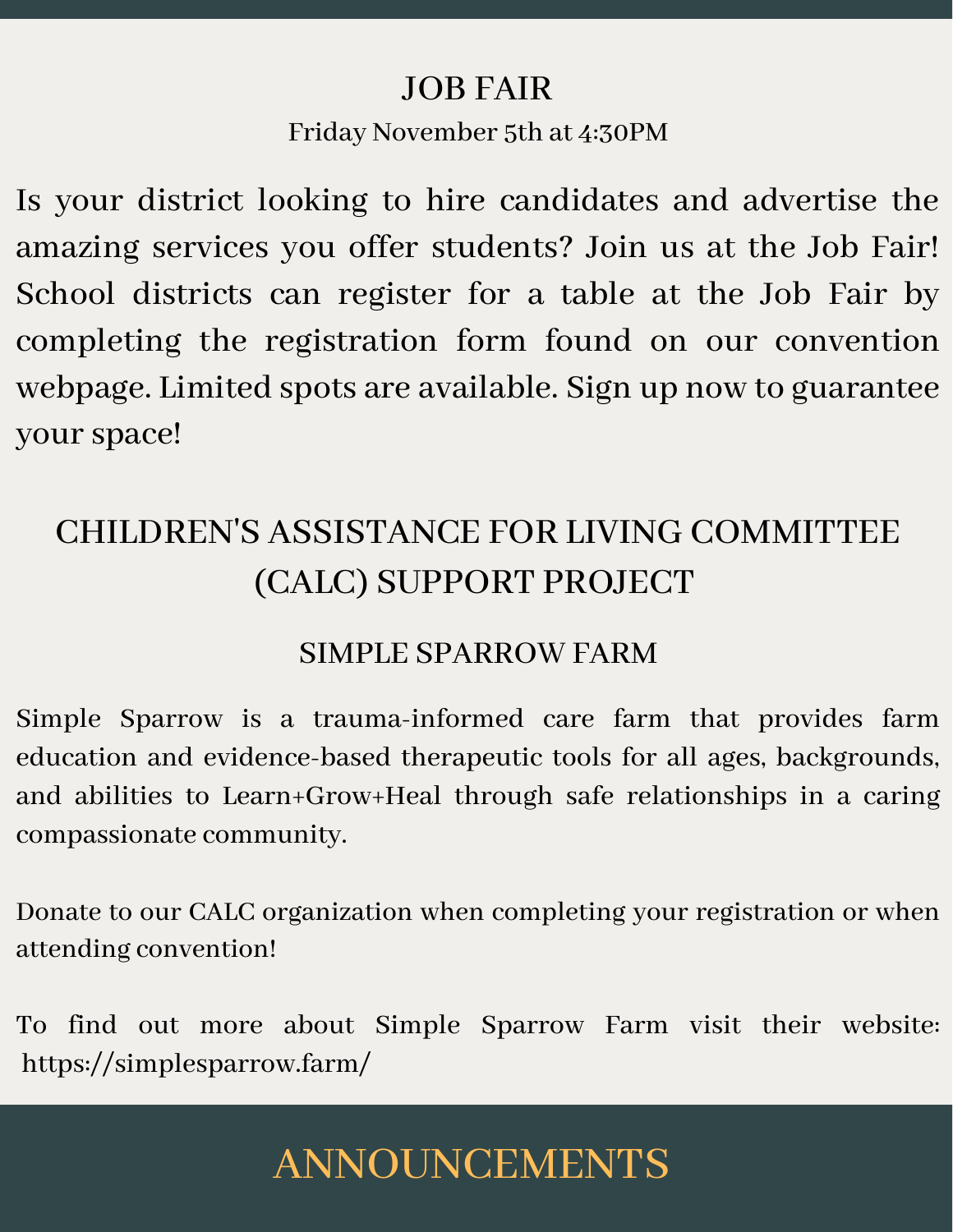### HOW DO I REGISTER FOR SESSIONS?

Note: TASP has transitioned to open registration and sessions will be available on a first come, first serve basis. To ensure the best availability, attendees are encouraged to arrive early or on time at the session of their choice. Attendee QR codes will be scanned upon entrance to document attendance, which is necessary in order to receive credit for continuing professional development (CPD). Once the session reaches the allowable room capacity limit, the session will be closed and additional attendees will not be allowed to enter the session. As in the past, attendees MUST be scanned within the first 15 minutes of the session in order to be counted present.

### WHERE ARE THE SESSION HANDOUTS?

Session handouts will be posted online prior to the convention. Handouts will be posted as they are made available to TASP by the speakers. TASP WILL NOT print session handouts.

## HOW DO I KNOW IF THIS SESSION COUNTS FOR ETHICS OR DIVERSITY?

Although intended NASP domains are listed for each session, it is the responsibility of each individual licensee to determine if CPD sessions meet the requirements of the TSBEP's rules on cultural diversity and ethics. Pursuant to TSBEP Rule 461.11, licensees of TSBEP are required to complete a minimum of 40 hours of professional development during each two year period they hold a license. The hours must be directly related to the practice of psychology. Of these 40 hours, a minimum of 6 hours must be in the area(s) of ethics, Board Rules of Conduct, or professional responsibility. Also, out of the 40 required hours, another 6 hours must be in the area of cultural diversity. Areas of cultural diversity include, but are not limited to, age, disability, ethnicity, gender, gender identity, language, national origin, race, religion, culture, sexual orientation, and socioeconomic status. Lastly, at least half of the required 40 hours must be obtained from or endorsed by a provider listed in Board rule 461.11(c)(3). Please note, pursuant to Board rule 461.11(b), the TSBEP does not pre-approve professional development hours. If you have any questions, please contact TASP's [Professional Development Chair](mailto:professionaldev@txasp.org) or visit [TSBEP.](http://www.bhec.texas.gov/texas-state-board-of-examiners-of-psychologists/index.html)

## WHO DO I CONTACT IF I REQUIRE ADA

### ACCOMMODATIONS?

If you require any of the special services (such as closed captioning) covered under American with Disabilities Act of 1990 (Public Law 101-336, Section 102), please send your requirements in writing no later than October 4, 2021 to TASP Fall [Convention ADA Requirements, 14070 Proton Road Dallas, TX 75244, by calling \(972\) 233-9107, or by emailing the TASP](mailto:bizmgr@txasp.org) Business Manager

## FREQUENTLY ASKED QUESTIONS